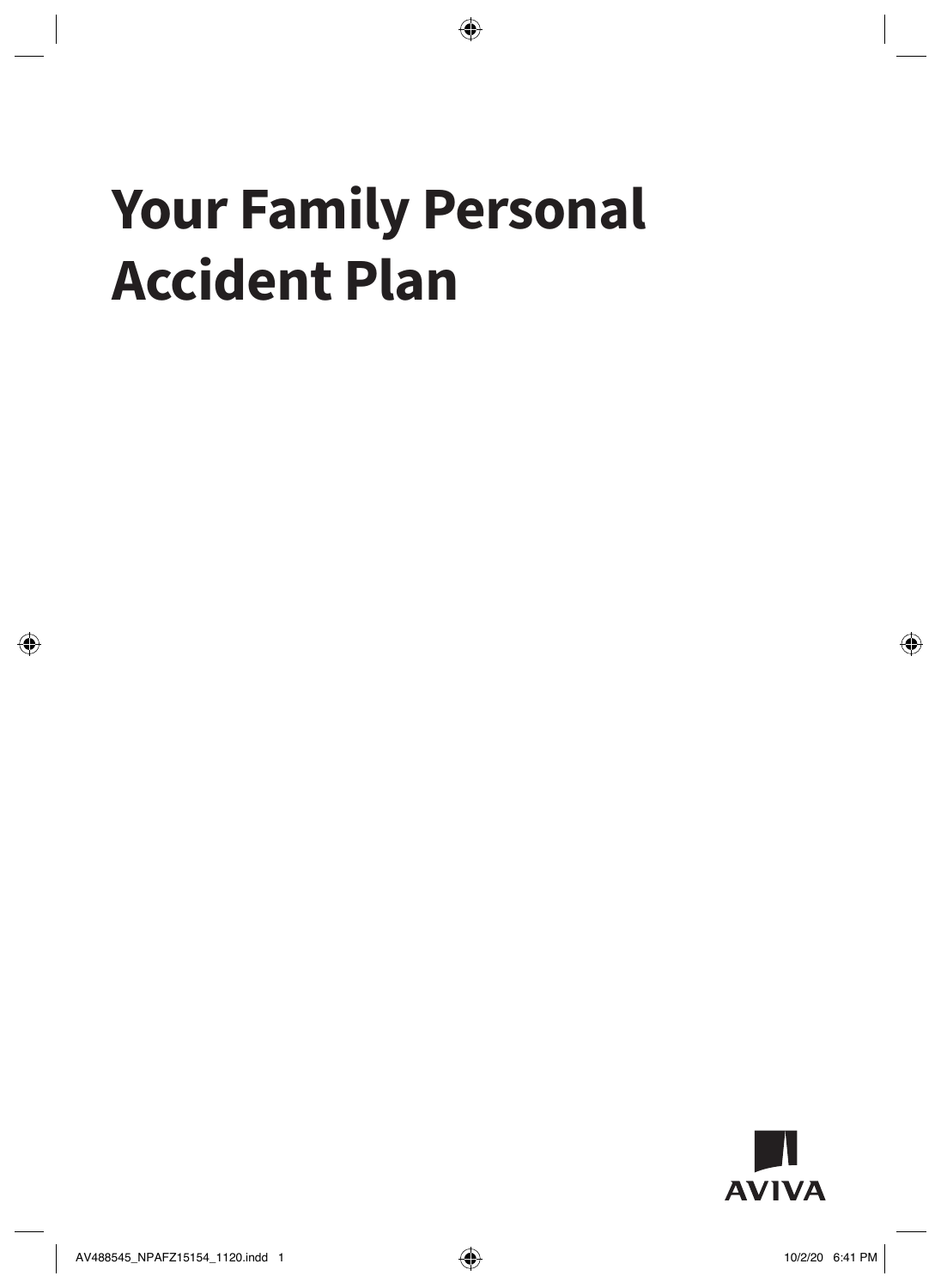# **How to get in touch**

If **you** need to write to **us our** postal address is:

Aviva PO Box 3553 Norwich NR1 3DA

#### **To make a claim or check progress on a claim call us on 0800 051 5175**

Call **us** as soon as possible between 9am and 5pm Monday to Friday (excluding public and bank holidays).

A claims adviser will register the claim and provide guidance and support. The 'How to make a claim' section explains everything **you** or the executor(s)/administrator(s) of **your** estate will need to know.

Alternatively, please email **us** at: hcpamoa@aviva.com

#### **For anything else call us on 0800 158 3993**

If **you** have any questions or want to make any changes to **your** insurance call **us** between 9am and 5pm Monday to Friday (excluding public and bank holidays).

Alternatively, **you** can email **us** at: paadmin@aviva.com

#### **Please note:**

- When contacting **us**, please help us by quoting **your** policy number. **You** can find this on **your** policy schedule.
- For email correspondence any details **you** submit will not be secure whilst being submitted.
- For **our** joint protection telephone calls may be recorded and/or monitored.
- Calls to 0800 numbers from UK landlines and mobiles are free.

### **Your cancellation rights**

**You** have the right to cancel **your** insurance within 14 days from the day of purchase or the day on which **you** receive **your** policy documentation, whichever is the later.

If **you** cancel during this period, **you** are entitled to a full refund of the premium paid. If **you** have made a claim and then cancel within this period, **you** will receive a refund for the premium paid less a proportionate deduction for the time **we** have provided cover. If any premium is due up to the date of cancellation, **we** will collect this on the date outlined in **your**  cancellation letter.

To cancel, please call 0800 158 3993 or write to Aviva, PO Box 3553, Norwich, NR1 3DA.

If **you** don't cancel in this period, **your** insurance will continue in force and **you** must pay the premium.

For **your** cancellation rights outside the statutory cooling-off period, please see the 'When this insurance will end' section.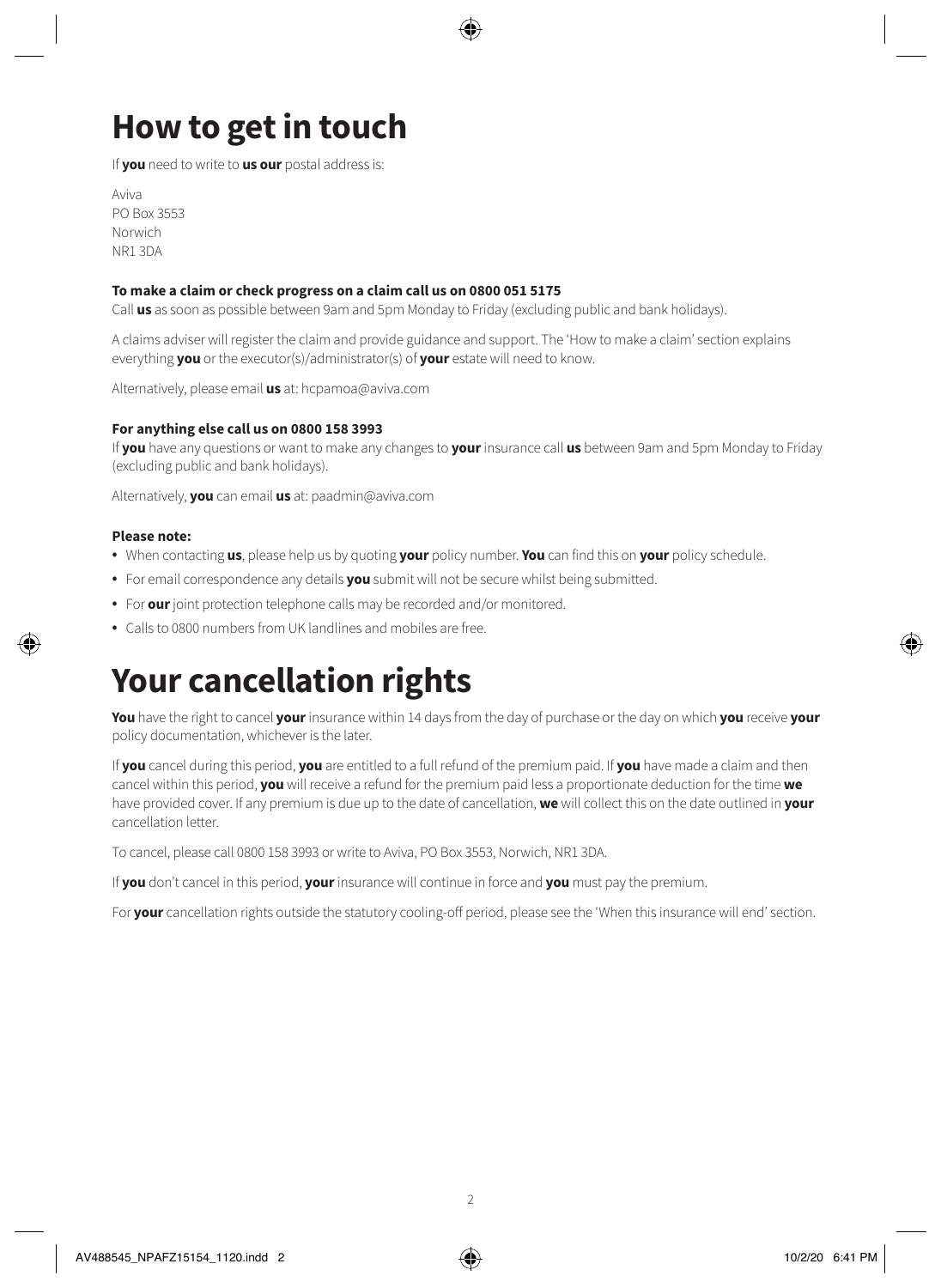# **Contents**

| How to get in touch                                               | 2  |
|-------------------------------------------------------------------|----|
| Your cancellation rights                                          | 2  |
| <b>Your Family Personal Accident Plan</b>                         | 4  |
| • The contract of insurance                                       |    |
| • What this insurance does and does not do                        |    |
| What we mean by certain words                                     | 5  |
| What are you covered for?                                         | 5  |
| Am I eligible for this insurance?                                 | 6  |
| • Who can I cover on my insurance?                                |    |
| Important Notice - Information and changes we need to know about  | 7  |
| <b>Your cover</b>                                                 | 8  |
| • Section A - Accidental death                                    |    |
| • Section B - Permanent bodily injury                             |    |
| • Section C - Sensory disability                                  |    |
| $\bullet$ Section D - Burns                                       |    |
| • Section E - Breaks and Dislocations                             |    |
| • Section F - Hospitalisation                                     |    |
| <b>General exclusions</b>                                         | 13 |
| How to make a claim                                               | 14 |
| • Supporting information we may request                           |    |
| • How the claim is paid                                           |    |
| <b>Payment of premium</b>                                         | 14 |
| Changes we can make to premium, cover and/or terms and conditions | 15 |
| When this insurance will end                                      | 15 |
| <b>Complaints procedure</b>                                       | 16 |
| <b>General information</b>                                        |    |
| <b>Data Protection - Privacy Notice</b>                           |    |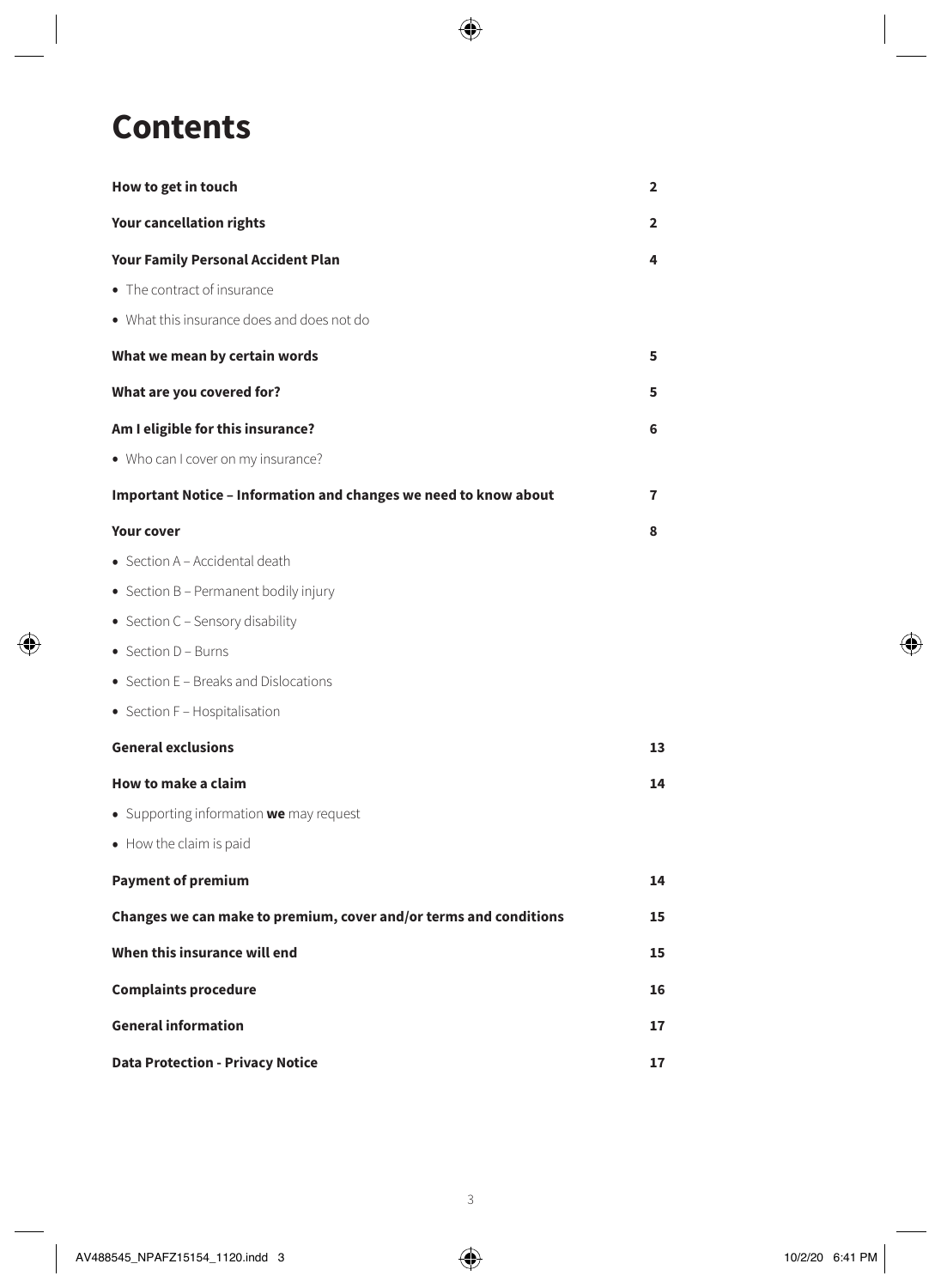# **Your Family Personal Accident Plan**

Thank **you** for choosing this insurance.

This is **your** policy booklet which sets out the terms of this insurance cover. It tells **you** all **you** need to know about your Family Personal Accident Plan. Details of the cover option **you** have chosen are shown in **your** current policy schedule.

Please read this policy booklet, **your** policy schedule and the table of benefits, and familiarise yourself with the cover provided by this insurance and all the terms, conditions and exclusions that apply.

Please keep them in a safe place and make sure a relative or close friend knows where to find them.

If any of the details on **your** current policy schedule are incorrect or **you** need to advise **us** of any of the changes listed in the 'Changes we need to know about' section, please contact **us** straightaway and **we** will send you new policy documents with the correct details.

### **The contract of insurance**

This policy booklet, **your** policy schedule and the table of benefits form the contract of insurance between **you** and **us**. Please read them and keep them safe.

In return for payment of **your** premium and subject to the terms, limitations and exclusions of this contract, **we** will pay the benefit shown in **your** table of benefits, which apply at the time of the **insured person's accident**.

If any insured persons do not comply with the terms and conditions of the contract of insurance **you** may not be entitled to make a claim in respect of them.

### **What this insurance does**

This insurance is here to help **you**, **your partner** or family cope financially if an **insured person** suffers an **accident** that directly results in their death, hospitalisation or certain types of injury. The amount **we** pay is shown in the table of benefits.

**We** explain what **we** mean by '**accident**' in the 'What we mean by certain words' section of this policy booklet. The details of the cover, terms and conditions and exclusions can be found in the 'Your cover' section.

This insurance pays any benefit due regardless of whether the **insured person** is covered by any other personal accident insurance.

### **What this insurance does not do**

This insurance is not a life, healthcare or income protection insurance policy.

This insurance is intended to cover an **insured person** in the event of injury or death which is a direct result of an **accident** only. It does not provide cover in the event of injury or death caused by illness or disease.

Full details of the cover, terms and conditions and exclusions can be found in the 'Your cover' section.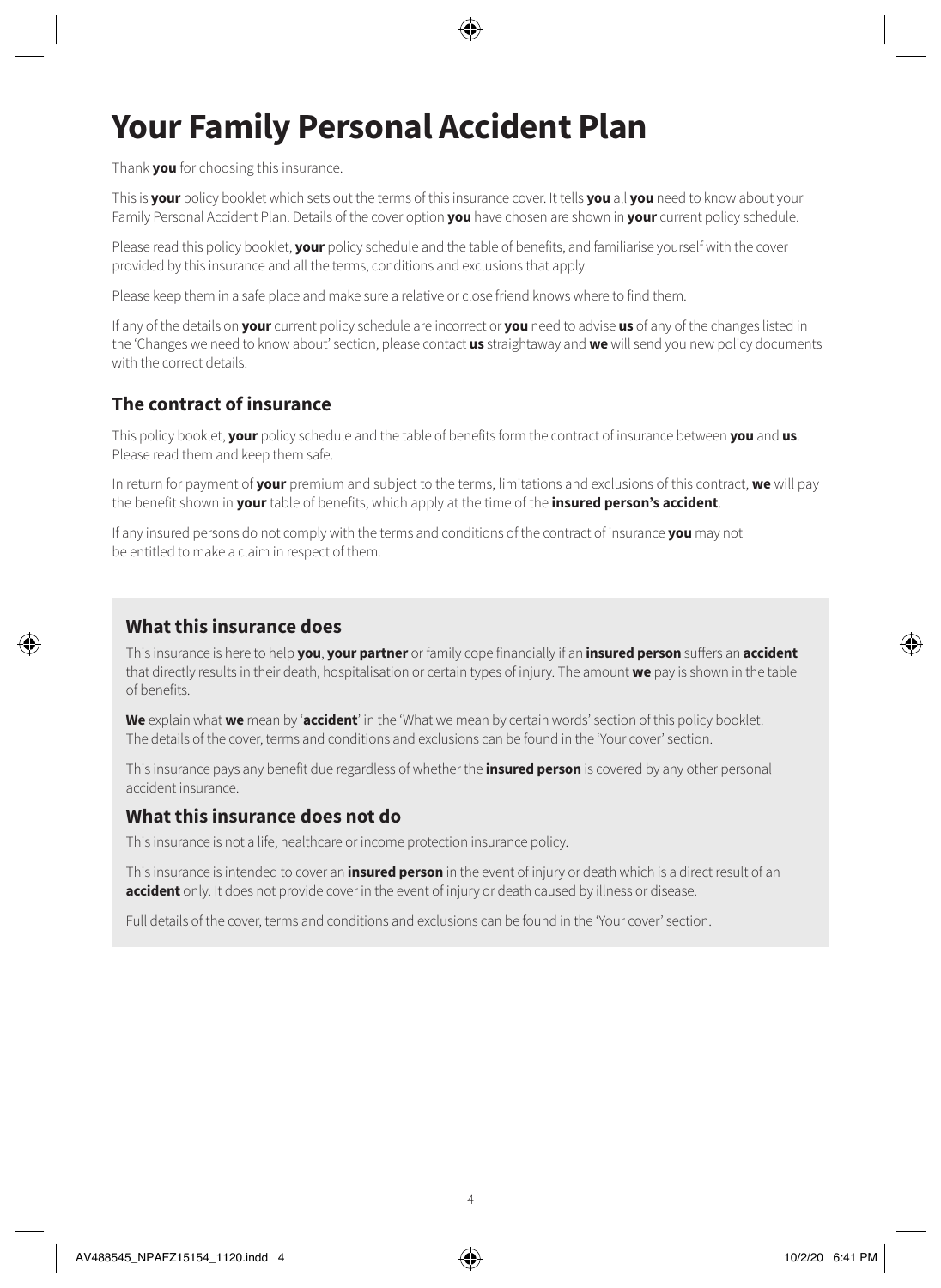# **What we mean by certain words**

Where you see the following words written in **bold** they have the following specific meanings:

| 'Accident'             | means a single, unexpected, unforeseen and unintentional incident, which is not a symptom of<br>disease or illness.                                                       |
|------------------------|---------------------------------------------------------------------------------------------------------------------------------------------------------------------------|
| 'Child' and 'children' | means your dependent:<br>$\cdot$ children:<br>stepchildren; and<br>legally adopted <b>children</b> .<br>٠                                                                 |
| 'Doctor'               | means a qualified medical practitioner or specialist (other than an <b>insured person</b> or a member<br>of their family).                                                |
| 'Insured person'       | means you, your partner or your child/children if cover for partner and/or children is shown<br>on your current policy schedule.                                          |
| 'Partner'              | means your husband or wife, domestic or civil partner who lives with you at the same<br>address. This does not include any business partners or associates.               |
| 'UК'                   | means England, Scotland, Wales, Northern Ireland, the Channel Islands and the Isle of Man.                                                                                |
| 'We', 'us' and 'our'   | means Aviva Insurance Limited.                                                                                                                                            |
| 'You' and 'your'       | means the person who has been accepted by <b>us</b> for insurance, has paid or agreed to pay the<br>premiums and is named on the current policy schedule as Policyholder. |

### **What are you covered for?**

If an **insured person** suffers an **accident** which directly results in their injury or death, **we** will pay the benefit shown in the table of benefits. **We** will only pay a claim for an **accident** that happens after the start of the **insured person**'s cover.

**We** will also cover injury or death which happens as a direct result of exposure to the elements.

Please read the following examples to help **you** understand the cover this Family Personal Accident Plan provides. **We** tell **you** whether a claim would be successful or not and explain how and why **we** reached this decision.

#### **Example 1 – Accident causing permanent injury – Claim would be paid**

Whilst driving, Mr Matthews skids on ice and crashes his car. He suffers serious injuries and permanently lost full use of both legs.

After confirming that his injuries were a direct result of the accident and none of the cover exclusions applied, the claim would be paid.

#### **Example 2 – Illness causing an accident – Claim would be paid**

Whilst driving, Mr Patel suffers a stroke and crashes his car resulting in serious permanent injury to his legs.

After confirming that injury to his legs was not caused by the stroke and none of the cover exclusions applied, the claim would be paid.

#### **Example 3 – Injury due to illness – Claim would not be paid**

Whilst driving, Mrs Brown suffers a stroke and crashes her car. She suffers cuts and bruises as a direct result of the crash, but is left paralysed down the right side of her body due to the stroke.

As Mrs Brown's paralysis was caused by her stroke and not as a direct result of the car crash, the claim would not be paid.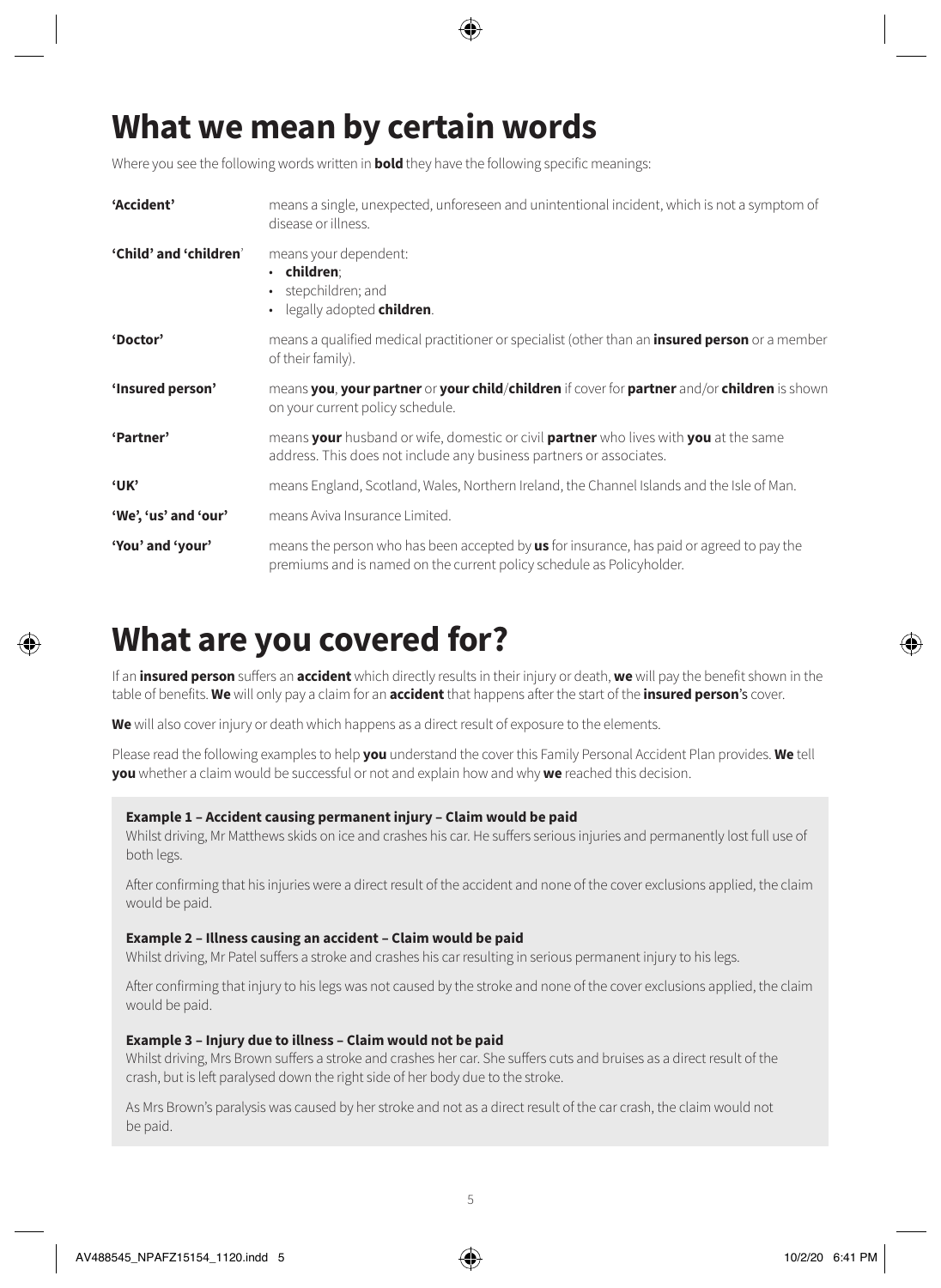# **Am I eligible for this insurance?**

**You** must make sure **you** can answer 'yes' to all of the following statements at the start of and throughout the period of **your** insurance.

If **you** answer 'no' to any of the following statements **you** must contact us straightaway as **you** are not eligible for this insurance and **you** will not be entitled to make a claim.

- I am aged 18 years or over and under 85 years old.
- My main private residence is in the **UK**.

### **Who can I cover on my insurance?**

**You** can choose to add **your partner** and/or **children** to **your** insurance so they can also receive cover (as long as they are eligible and **you** pay the extra premium). The following sections explain what is required for them to be eligible.

#### **Your partner**

For **your partner** to be eligible for this insurance, entitling **you** to make a claim in respect of them, **you** must make sure **you** can answer 'yes' to the following statements at the time they are added to **your** insurance and throughout the period of **your** insurance.

If **you** answer 'no' to any of the following statements **you** must contact **us** straightaway as they are not eligible for this insurance and **you** will not be entitled to make a claim.

- **Your partner** is aged 18 years or over and under 85 years old.
- **Your partner** lives with **you**.

#### **Your child/children**

For **your child** to be eligible for this insurance, entitling **you** to make a claim in respect of them, **you** must make sure **you** can answer 'yes' to all of the following at the time they are added to **your** insurance and throughout the period of **your** insurance.

If you answer 'no' to any of the following statements you must contact us straightaway as your child is not eligible for this insurance and **you** will not be entitled to make a claim.

- **Your** child is aged 6 months or over and under 24 years old.
- **Your** child lives with **you** or their other parent (**we** include **children** studying away from home who normally live with a parent outside term-time.)
- **Your child's** main private residence is in the **UK**.

**Please note: your child is not eligible for this insurance if they are married or in a civil partnership.**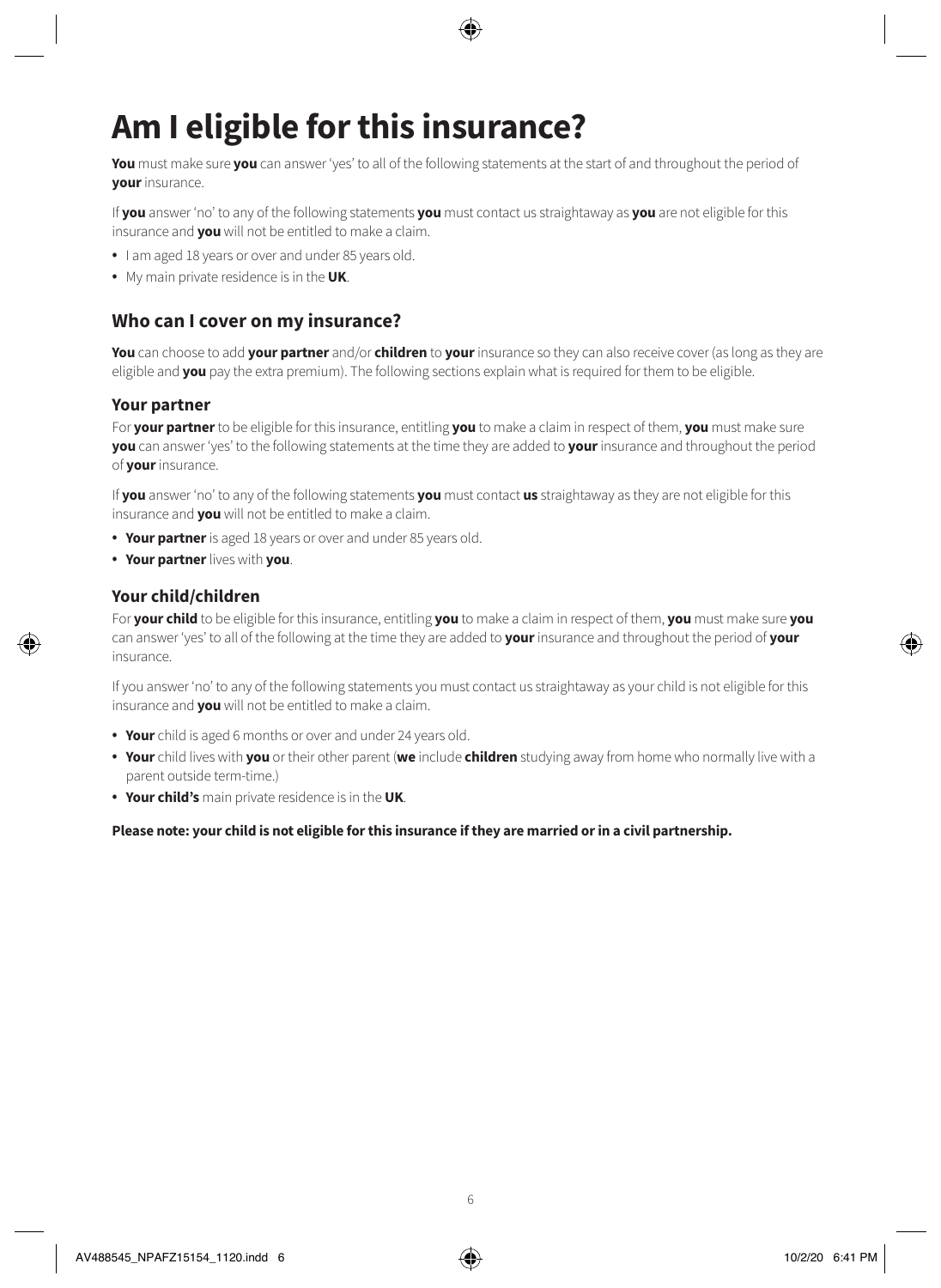# **Important Notice – Information and changes we need to know about**

**You** must take reasonable care to provide complete and accurate answers to the questions **we** ask when **you** take out and make changes to **your** policy. Please read any assumptions carefully and confirm if they apply to **your** circumstances.

Keeping **your** details up to date is really important.

**We** need to be told whenever any of the following occur:

- Any information on **your** current policy schedule changes.
- **You** want to add or remove a **partner** or **child** to/from **your** insurance.
- **Your** or **your child's** main private residence is no longer in the **UK**.
- **You** or **your partner** reaches age 85.
- **Your partner** no longer lives with **you**.
- **Your child** or any of your **children**:
	- get married or enter into a civil partnership;
	- reach age 24; or
	- no longer live with **you** or their other parent.
- An **insured person** dies.

When **you** inform **us** of a change, **we** will tell **you** if this affects **your** policy, for example whether the change will result in revised terms and/or premium being applied to **your** policy.

If **you** fail to provide complete and accurate information **we** may:

- cancel **your** insurance (please see the 'When this insurance will end' section for more information);
- refuse to pay any claim; or
- not pay any claim in full or the extent of the cover may be affected.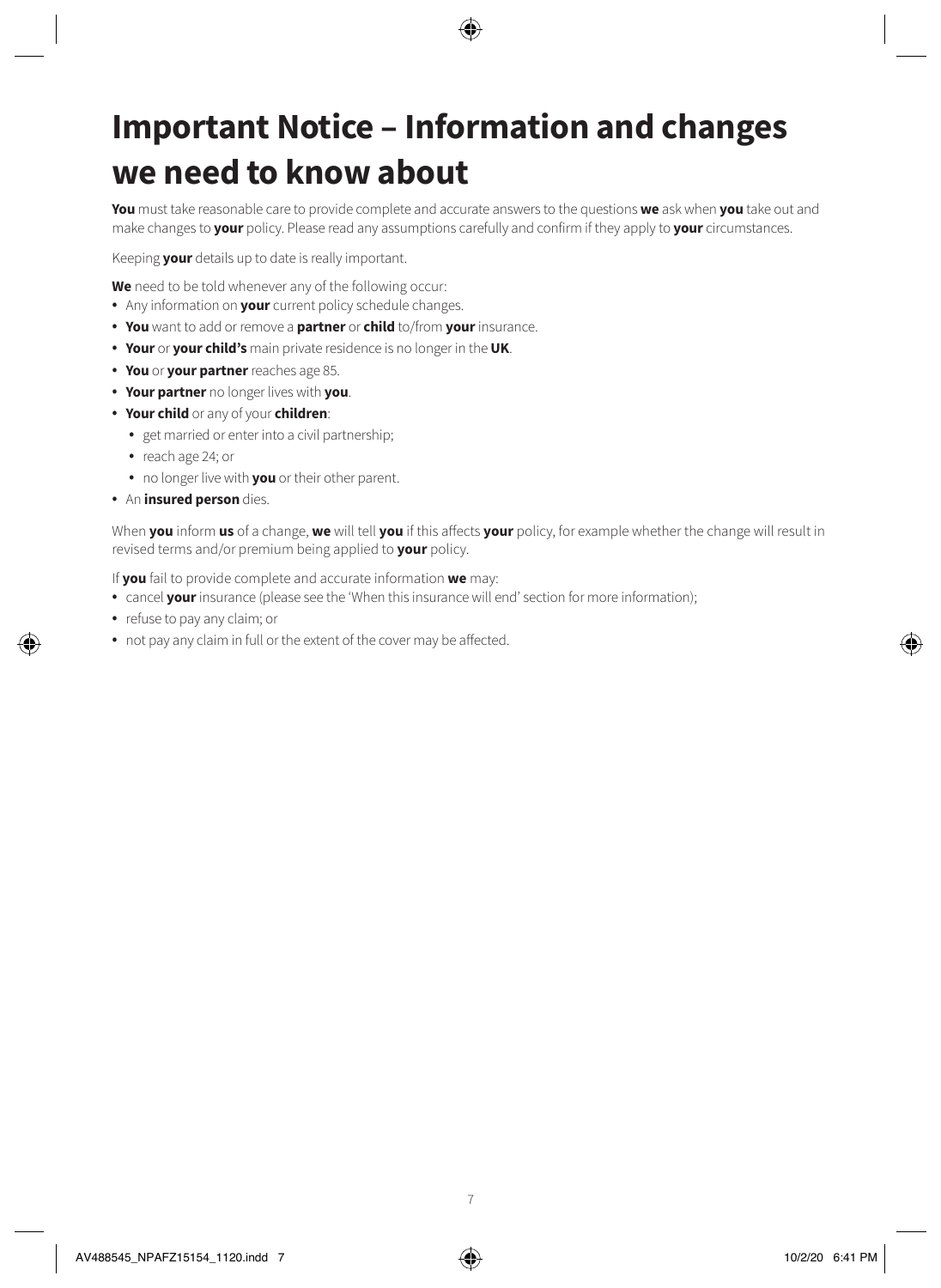# **Your cover**

This insurance provides the cover set out below and, following an **accident**, **we** will pay the benefit shown in the table of benefits. To help **you** understand what **we** mean by an '**accident**' please refer to the 'What we mean by certain words' section earlier in this policy booklet.

**Please note that for some sections, cover and benefits for children are reduced or do not apply. Please see the table of benefits for more information.**

### **Section A – Accidental death**

**Important note:** This is not a life insurance policy. This section provides cover for accidental death only. It does not provide cover for death caused by illness or disease.

**We** will pay the benefit shown in the table of benefits if, as a direct result of an **accident** and independently of any other cause, an **insured person** dies within 24 months of the **accident**.

#### **Disappearance**

If an **insured person** disappears and, after looking at all available evidence in respect of their disappearance, **we** are satisfied that their disappearance can be presumed to be due to their death as the direct result of an **accident**, **we** will pay the benefit shown in the table of benefits.

#### **Claim payment limitations – section A**

Cover under this section is different in respect of **children**. Please refer to the table of benefits for the amount of benefit paid for a claim relating to a **child**.

### **Section B – Permanent bodily injury**

#### **1. Amputation or loss of use - arms and/or legs**

#### **Amputation**

**We** will pay the benefit shown in the table of benefits if an **insured person** suffers an **accident** which directly results in amputation of:

- an arm (this means amputation at or above the wrist); or
- a leg (this means amputation at or above the ankle).

**We** will cover amputation whether this occurs:

- at the time of the **accident**; or
- within 24 months of the date of the **accident** and only where it is medically necessary as a direct result of the **accident**.

#### **Loss of use**

If an **insured person** suffers an **accident** which directly results in a significant degree of permanent loss of use of the arm(s) and/or the leg(s) excluding thumbs, fingers or toes, **we** will pay a percentage of the benefit shown in the table of benefits depending on the extent of loss of use that a **doctor** confirms the **insured person** has suffered.

- Where the loss of use caused directly by the **accident** is less than 20% **we** will not pay any benefit.
- Where the loss of use caused directly by the **accident** is 20% or more and under 70% **we** will pay a percentage of the full benefit shown in the table of benefits equal to the percentage of loss that a **doctor** confirms is as a direct result of the **accident**. Please see the example below.
- Where the loss of use caused directly by the **accident** is 70% or more, the benefit shown in the table of benefits will be paid in full.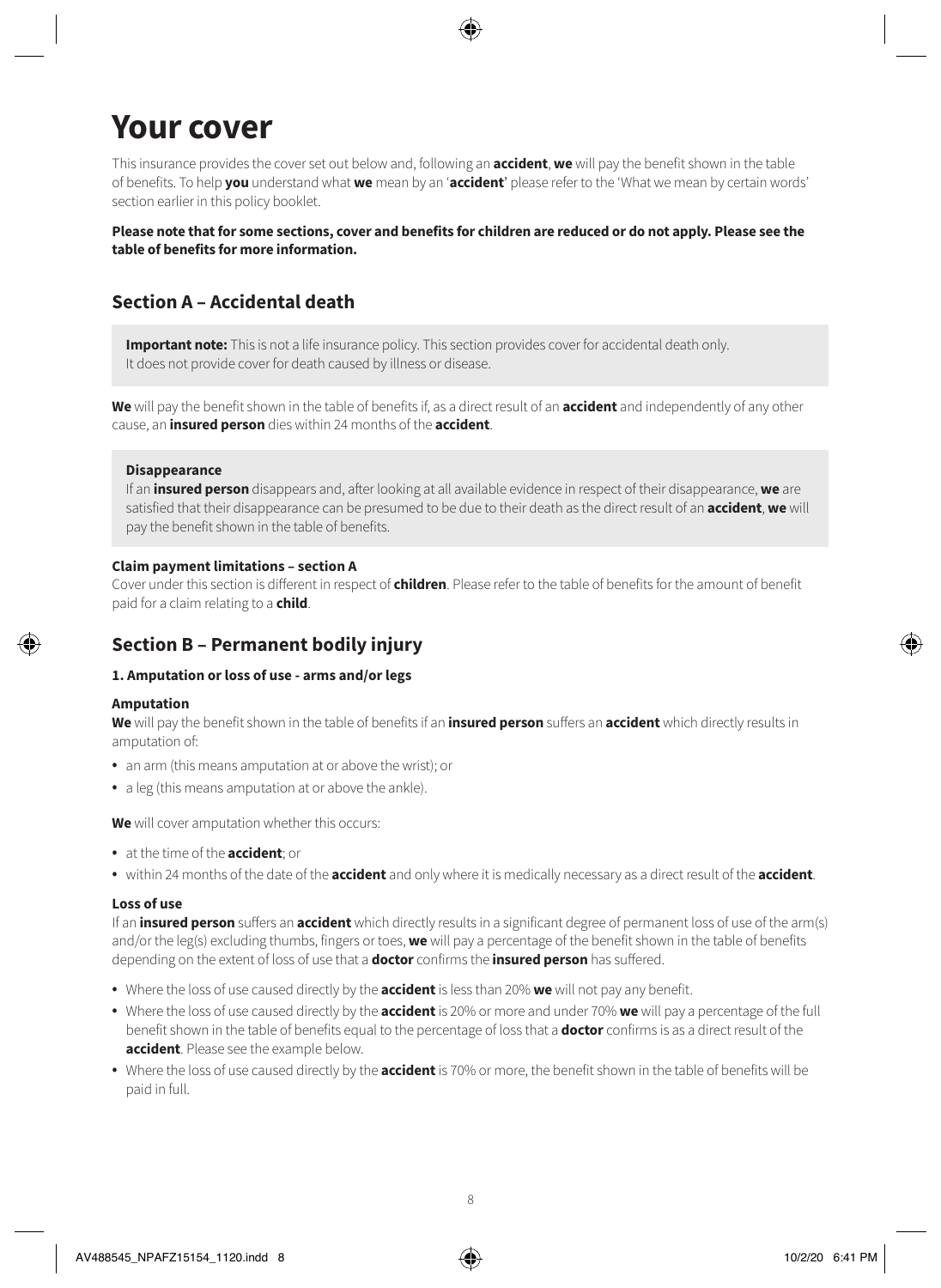#### **Example – Accident causing 50% loss of use to arm – Claim would be paid**

A fall down the stairs leaves Mr Smith with permanent damage to his shoulder. He can still use his arm, but has restricted movement and strength in it. A medical report confirms that Mr Smith has lost 50% of the use of his arm. Therefore 50% of the full benefit shown in the table of benefits for loss of use of the entire arm would be paid.

For multiple injuries sustained during the same **accident we** will calculate the benefit payable for each arm or leg separately.

In all cases the loss of use must be confirmed, by a **doctor**, as permanent within 24 months of the date of the **accident**.

#### **2. Amputation or loss of use – thumbs, fingers and/or toes**

#### **Amputation**

**We** will pay the benefit shown in the table of benefits for each thumb, finger or toe if an **insured person** suffers an **accident** which directly results in amputation of an entire thumb, finger and/or toe.

**We** will cover amputation whether this occurs:

- at the time of the **accident**; or
- within 24 months of the date of the **accident** and only where it is medically necessary as a direct result of the **accident**.

#### **Loss of use**

If an **insured person** suffers an **accident** which directly results in the total and permanent loss of use of an entire thumb, finger and/or toe, **we** will pay the benefit shown in the table of benefits for each thumb, finger or toe.

**We** will not pay any benefit for any partial loss of use of a thumb, finger and/or toe.

In all cases the loss of use must be confirmed, by a **doctor**, as permanent within 24 months of the date of the **accident**.

#### **3. Other permanent injury**

#### **Please note:**

- **• this section only applies in respect of permanent injuries that are not covered elsewhere under this insurance;**
- **• we will only pay this benefit where the insured person is under the State Pension age at the time of the accident;**
- **• there is no cover for children under this section.**

If an **insured person** suffers an **accident** which directly results in permanent injury that is not covered elsewhere under this insurance and this entirely prevents them from following any occupation suited to their education, experience and capability, **we** will pay the benefit shown in the table of benefits for other permanent injury.

In all cases the injury must be confirmed, by a **doctor**, as permanent within 24 months of the date of the **accident**.

#### **Claim payment limitations – section B**

#### **For any one accident:**

- Cover for any one limb is limited to the payment of one benefit from items 1 or 2 in this section, depending on the injury sustained.
- Where **we** pay a claim under item 3. Other permanent injury, **we** will not pay any claim under items 1 or 2.

#### **For the lifetime of this insurance:**

The most **we** will pay for any one limb is the amount shown in the table of benefits for loss of arms and/or legs, regardless of the number or type of claims made.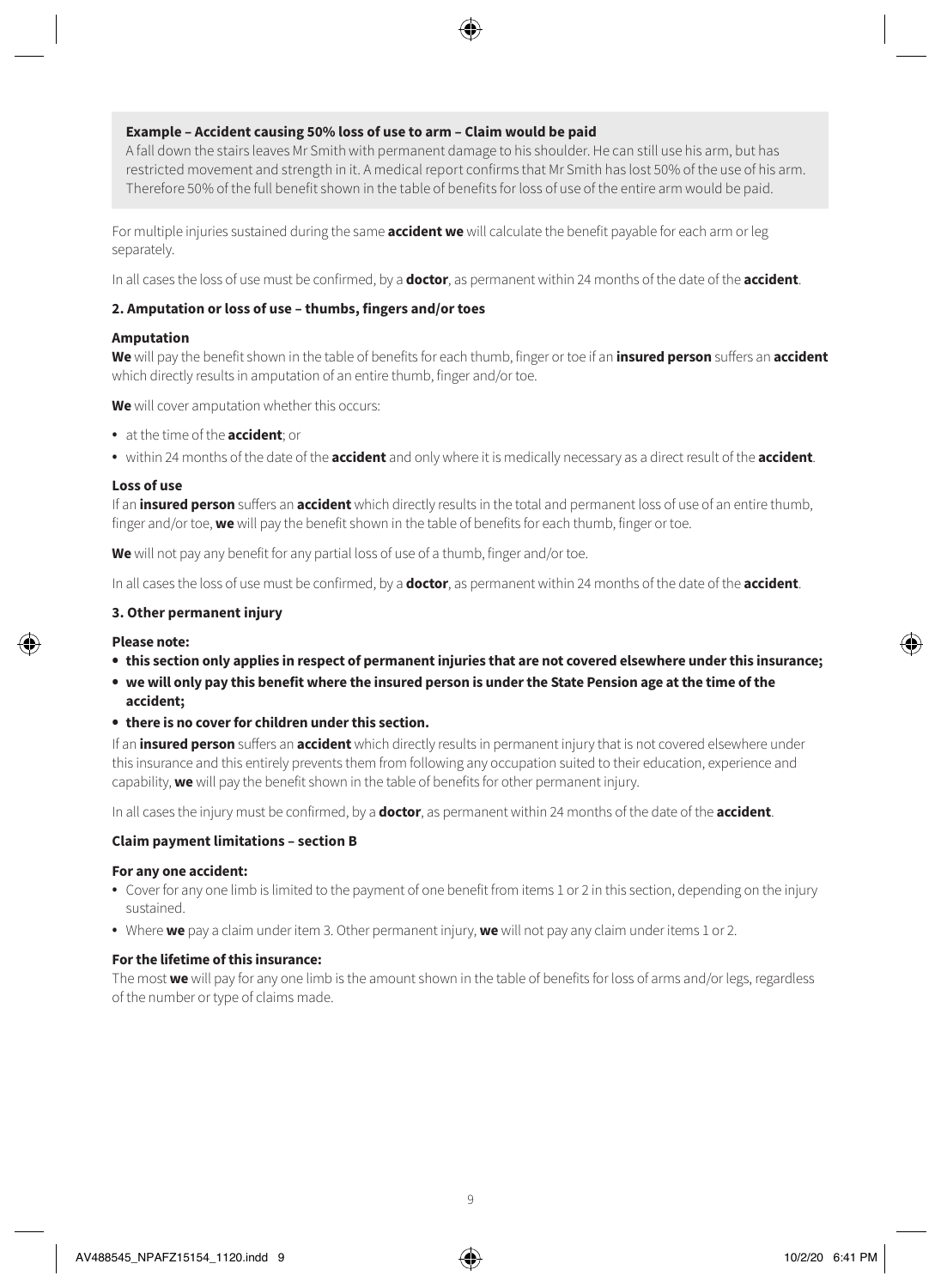### **Section C – Sensory disability**

#### **1. Loss of sight**

**We** will pay the benefit shown in the table of benefits if an **insured person** suffers an **accident** which directly results in the permanent loss of sight in one or both eyes.

- For loss of sight in one eye an ophthalmologist must confirm that the degree of sight remaining after correction is 3/60 or less on the Snellen scale.
- For loss of sight in both eyes an ophthalmologist must confirm that the degree of loss of sight means that the **insured person** is eligible to register as severely sight impaired (blind).

In all cases the loss of sight must be confirmed, by a **doctor**, as permanent within 24 months of the date of the **accident**.

#### **The Snellen scale**

The Snellen scale is the most commonly used method of measuring sight and is accepted as an industry standard. A reading of 3/60 on the Snellen scale means that someone can only see at 3 metres what a person with standard vision can see at 60 metres.

#### **2. Loss of hearing**

**We** will pay the benefit shown in the table of benefits if an **insured person** suffers an **accident** which directly results in the permanent loss of hearing in one or both ears.

An audiologist must confirm that the loss of hearing equates to greater than 95 decibels across all frequencies using a pure tone audiogram.

In all cases the loss of hearing must be confirmed, by a **doctor**, as permanent within 24 months of the date of the **accident**.

#### **Pure tone audiogram**

A pure tone audiogram is used to measure hearing loss; 95 decibels means for example, someone might not be able to hear an underground train coming into the station whilst standing on the platform.

#### **3. Loss of speech**

**We** will pay the benefit shown in the table of benefits if an **insured person** suffers an **accident** which directly results in the permanent and total loss of speech which is confirmed, by a **doctor**, as permanent within 24 months of the date of the **accident**.

#### **Claim payment limitations – section C**

If **we** make a payment for loss of sight in one eye or hearing in one ear, all cover for that eye or ear will end.

### **Section D – Burns**

#### **External burns**

**We** will pay the benefits shown in the table of benefits if an **insured person** suffers an **accident** which directly results in a full thickness (third degree) burn – this is where damage extends through all layers of the skin.

The amount of benefit **you** will receive depends on whether the burns cover:

- 9% or more; or
- less than 9%,

#### of the **insured person**'s body.

**We** base **our** calculation on a method known as the 'rule of nines' which is normally used by medical professionals to work out what percentage of the body has been affected by a burn. **We** will ask **your doctor** to provide **us** with this information.

#### **What is not covered – Section D**

**We** will not pay any claim for internal burns.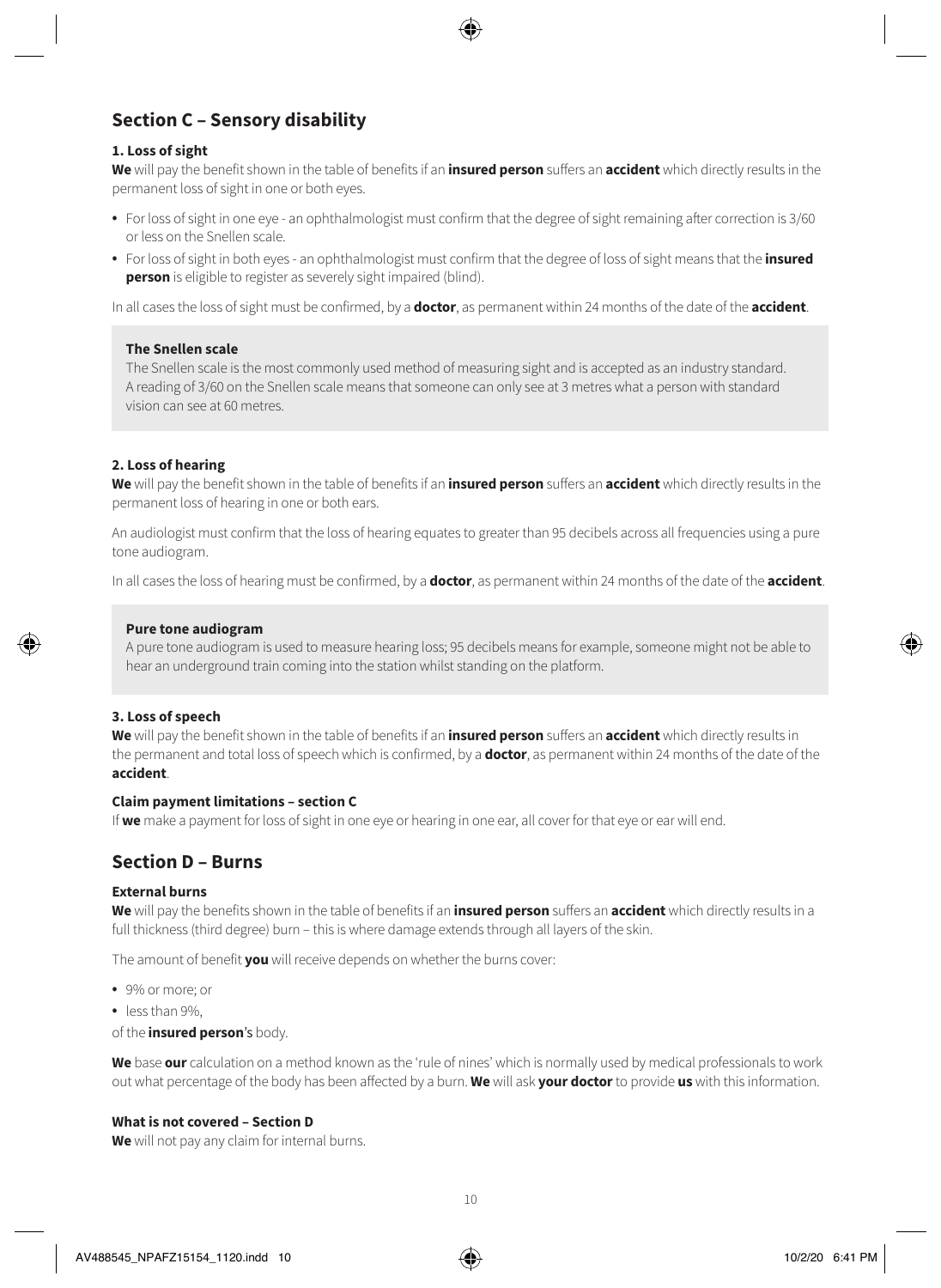### **Section E – Breaks and Dislocations**

#### **Please note there is no cover for children under this section.**

#### **1. Broken Bones (fractures)**

#### **What is a fracture?**

A fracture is the medical term for a broken bone. **We** will only pay for fractures that have been confirmed by a **doctor**.

**We** will pay the benefit shown in the table of benefits if an **insured person** suffers an **accident** which directly results in a fracture of a bone.

The amount of benefit **you** receive depends on which category of bone **you** fracture; please see the table of benefits for more information.

If **you** break more than one bone in an **accident**, **we** will pay a benefit for each broken bone. However, where a bone is broken in multiple places, **we** will only pay the benefit for that bone once. Individual bones forming part of the hand, foot, leg, rib cage or spine will be treated as one bone.

#### **2. Dislocations**

**We** will pay the benefit shown in the table of benefits if an **insured person** suffers an **accident** which directly results in the dislocation of one of the joints listed in the table of benefits and needs to be put back in place by a **doctor**.

The amount of benefit **you** receive depends on which category of joint **you** dislocate; please see **your** table of benefits for more information.

#### **3. Physiotherapy**

If **we** accept a claim under Section E of this policy, **we** will also make a payment for physiotherapy which is considered medically necessary by a **doctor** to assist the **insured person** in recovering from their injuries. The amount of benefit **we** will pay is shown in the table of benefits.

#### **Claim payment limitations – Section E**

#### **For any one accident:**

- if an individual bone suffers multiple fractures, the maximum **we** will pay is one benefit for that bone;
- where **we** have paid a claim for an accidental injury to a limb under 'Section B Permanent bodily injury' **we** will not consider a claim for the same limb under 'Section E – Breaks and dislocations'
- in the event of multiple fractures to a hand, foot, ankle, wrist, arm or leg or fractures involving the rib cage, spine or skull, the maximum amount **we** will pay is one fracture benefit regardless of the number of individual bones affected.

#### **For the lifetime of this insurance:**

• where **we** have paid a claim for the dislocation of a joint, **we** will not pay any further benefit for dislocation of that joint.

#### **What is not covered – Section E**

**We** will not pay any claim for a fracture in an area where a medical condition has caused weakening of the bone and this condition was diagnosed or awaiting diagnosis by a **doctor** at the start date of **your** insurance.

If **we** pay a claim for a fracture where a medical condition that causes weakening of the bone is diagnosed;

- (a) after the start date of **your** insurance but before the date of any fracture; or
- (b) following treatment of a fracture, no further cover will be provided for this **insured person** in respect of the fracture benefit.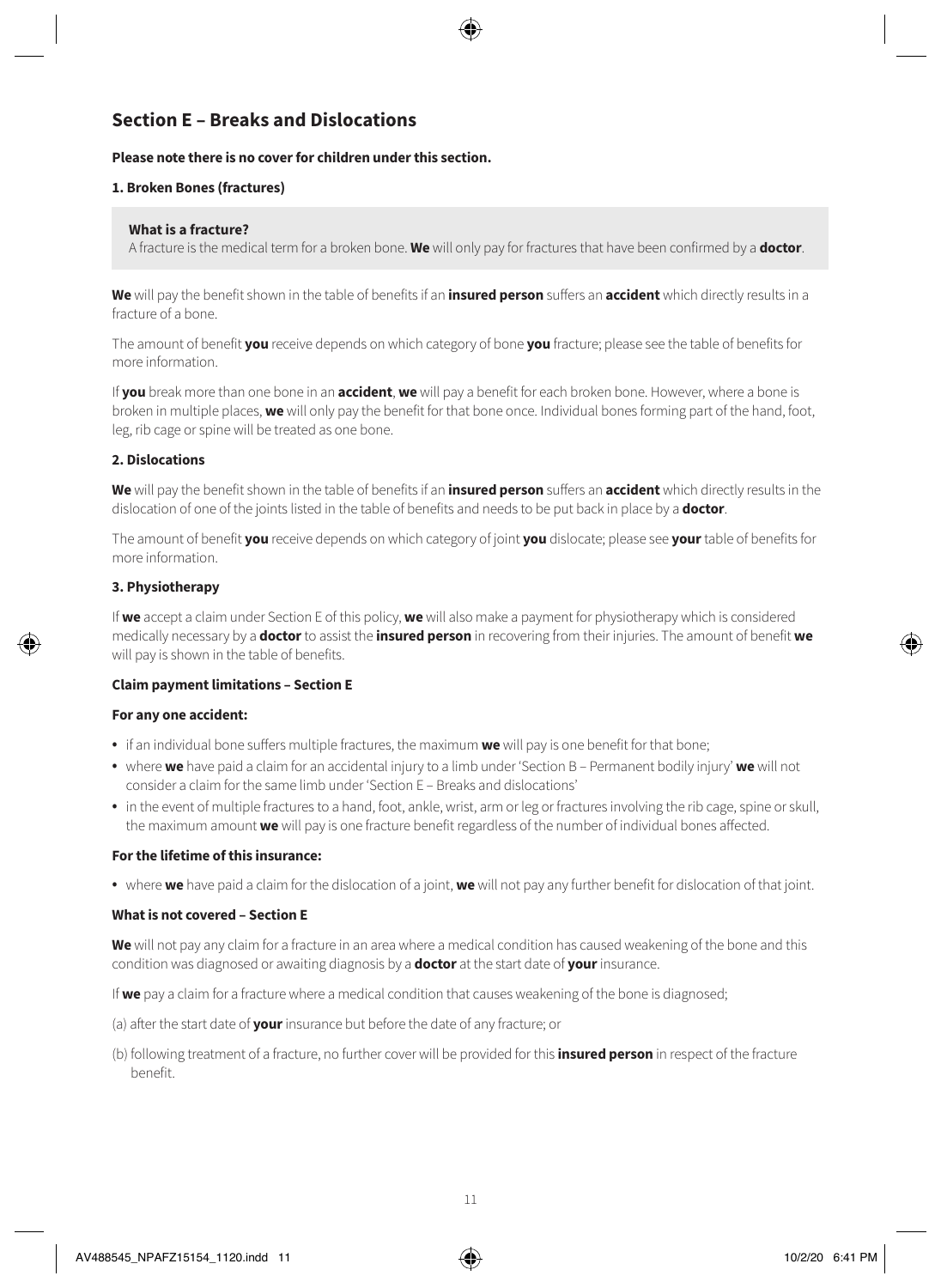### **Section F – Hospitalisation**

If an **insured person** is hospitalised as an in-patient for 48 hours or more as a direct result of an **accident**, **we** will pay the benefit shown in the table of benefits for each 24 hour period they are hospitalised.

#### **Claim payment limitations – Section F**

This section is limited to a maximum of 100 days benefit for each **insured person** during the lifetime of this insurance, regardless of the number of claims made.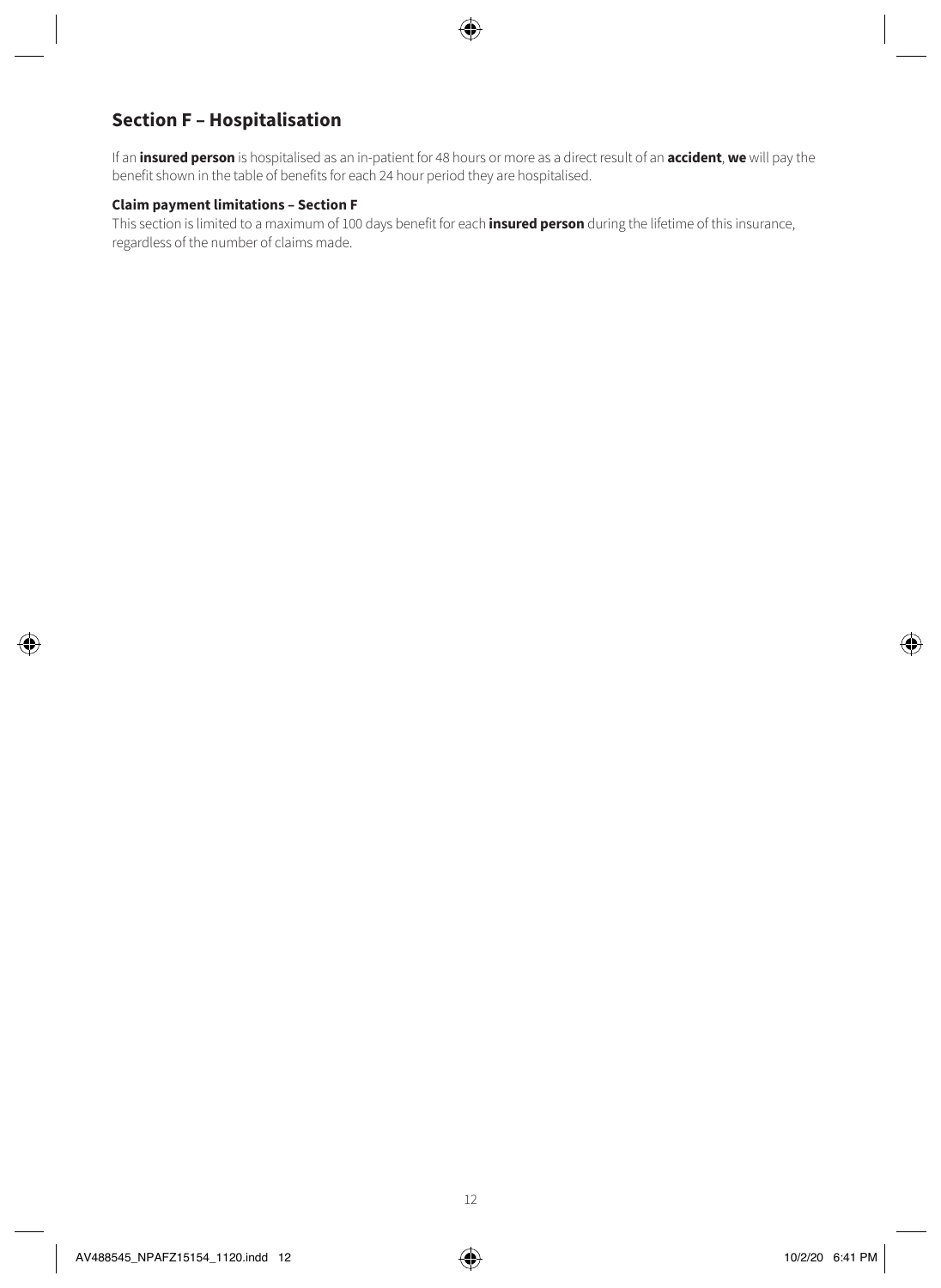# **General exclusions**

#### **These apply to all sections of the policy booklet.**

- 1. **We** will not pay any claim caused by:
	- illness or disease unless this is a direct result of the **accident**;
	- known side effects where medicines are taken correctly under medical supervision or guidance;
	- medicines taken incorrectly;
	- medicines for treating drug addiction;
	- known risks associated with a medical or surgical procedure;
	- a gradual loss of use or function which is not a direct result of an **accident**.
- 2. **We** will not pay any claim resulting from an **insured person's**:
	- suicide, attempted suicide or deliberate self-inflicted injury;
	- reckless and deliberate exposure to known danger (except in an attempt to save human life);
	- use of drugs;
	- consumption of alcohol to an extent that they suffer mental or physical impairment, which is the principal cause of the **accident**, or results in them doing something uncharacteristically reckless or dangerous;
	- participation in or acting as an accessory to any crime or attempted crime;
	- participation in, practice or training for any sport as a professional sportsperson.
- 3. **We** will not pay any claim resulting from the **insured person** being in control of a motor vehicle and:
	- acting in a dangerous or reckless manner; or
	- drink or drug driving.
- 4. **We** will not pay any claim for hospitalisation in a psychiatric ward, nursing, convalescent or residential care home, rehabilitation centre, or any establishment used primarily for the treatment of alcohol or drug addiction; or any similar wards/units within a hospital which provide any of these services.
- 5. If **your** claim is in any way dishonest or exaggerated **we** will not pay any benefit under this insurance or return any premium to **you** and **we** may cancel the insurance immediately and backdate the cancellation to the date of the fraudulent claim. **You** will have to return any benefits already paid in relation to the claim. **We** may also take legal action against **you**.
- 6. **We** will not pay for any consequence whatsoever which is the direct or indirect result of any of the following, or anything connected with any of the following, whether or not such consequence has been contributed to by any other cause or event:
	- (a) war, invasion, act of foreign enemy, hostilities or a warlike operation or operations (whether war be declared or not), civil war, rebellion, revolution, insurrection, civil commotion assuming the proportions of or amounting to an uprising, military or usurped power.
	- (b) any action taken in controlling, preventing, suppressing, or in any way relating to, (a) above.
- 7. **We** will not pay for any claim directly or indirectly caused by ionising radiation or radioactive contamination from nuclear waste or the radioactive, toxic, explosive or other dangerous properties of explosive nuclear equipment.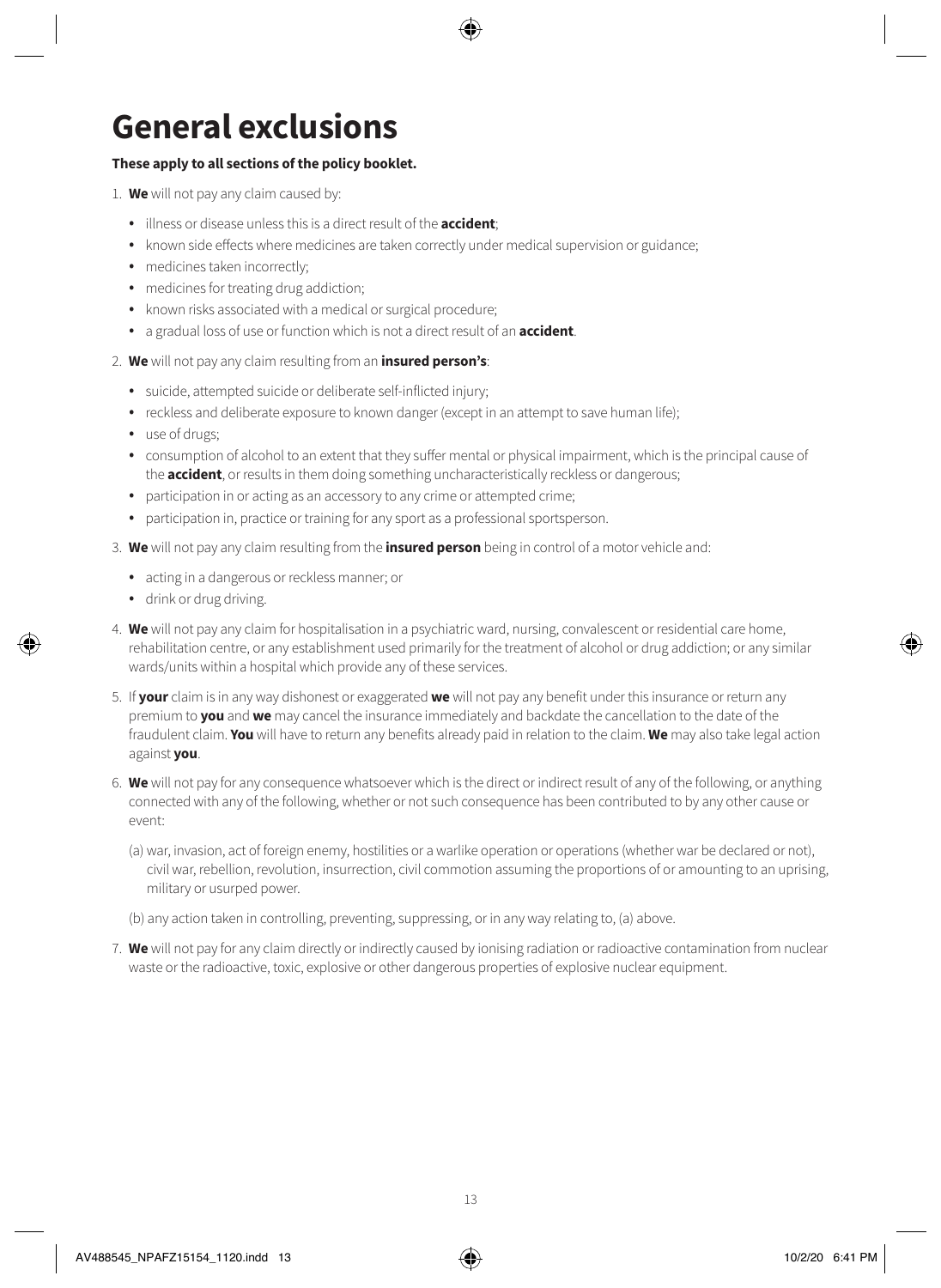# **How to make a claim**

It is important to register the claim as soon as possible by calling 0800 051 5175 between 9am and 5pm Monday to Friday (excluding public and bank holidays). Please quote the policy number.

- **We** may send out a claim form which needs to be completed and returned to **us**.
- **We** may also ask for a signed Form of Consent to enable **us**, where applicable, to contact the **insured person's doctor** and any hospital which is treating or may have treated the **insured person**.
- Depending on the circumstances of the **accident we** may also ask for additional information, for example if the injury occurred at work **we** will ask for the **insured person's** employment details (name and address and payroll number), or if the injury was sustained as a direct result of a crime **we** will ask for details of the investigating officer.

#### **Supporting information we may request**

As well as approaching healthcare and/or other professionals at **our** own cost, **we** may request further information or evidence to help **us** assess and/or validate the claim. If this is required, **we** may ask the claimant to provide this at their own cost.

The type of information and evidence **we** need will depend on the circumstances of the claim. In all cases **we** will only ask for information which is relevant to the claim, the treatment an **insured person** received or their previous medical history.

For claims under 'Section A – Accidental death', if the claim is accepted, the claimant must pay for the Grant of Probate or Letters of Administration to prove entitlement to receive the funds.

For claims under 'Section F – Hospitalisation' **you** will need to provide a document from the hospital or **doctor** confirming the hospital admission and discharge dates and the treatment received.

For all claims, if **we** do not receive all the information or evidence **we** need or if what is provided does not support **your** claim, **we** will not be able to make a decision about paying the benefit.

#### **How the claim is paid**

Claim benefit payments will be made directly to the **insured person** in respect of whom the claim is being made, unless the **insured person** is aged under 16, in which case payments will normally be made to **you**.

Where relevant, **we** will make claim benefit payments direct to the executor(s)/administrator(s) of the **insured person's** estate. **We** will ask for Grant of Probate or Letters of Administration to confirm entitlement to receive the payment before releasing the funds. Please see "Supporting information we may request" above.

This means the policyholder will not automatically receive the claim benefit payment in respect of their **partner** or **child**.

### **Payment of premium**

The policy premium is payable monthly and the amount is shown on **your** current policy schedule. It is due on (or within 3 working days of) the first premium due date, as advised to **you** in **your** 'Confirmation of your Direct Debit instructions' document, and then on **your** chosen collection date each following month thereafter. If **you** do not pay the first premium, this insurance policy will not be valid.

Cover begins on the effective date shown on **your** current policy schedule, and **your** monthly period will continue for each full month thereafter. For example; if **your** effective date is 10th March, each monthly period will start on the 10th of the month and run until the 9th of the following month.

If **you** fail to pay any premium on the date it is due or, if applicable, when requested on a later date, cover will not be in force from the end of the last period for which **you** have paid. Following notification to **you** in the event of continued non-payment, **your** cover will not resume, and **your** policy will be cancelled. If the unpaid premium is paid when requested by **us**, cover will continue as if it had been paid on the due date.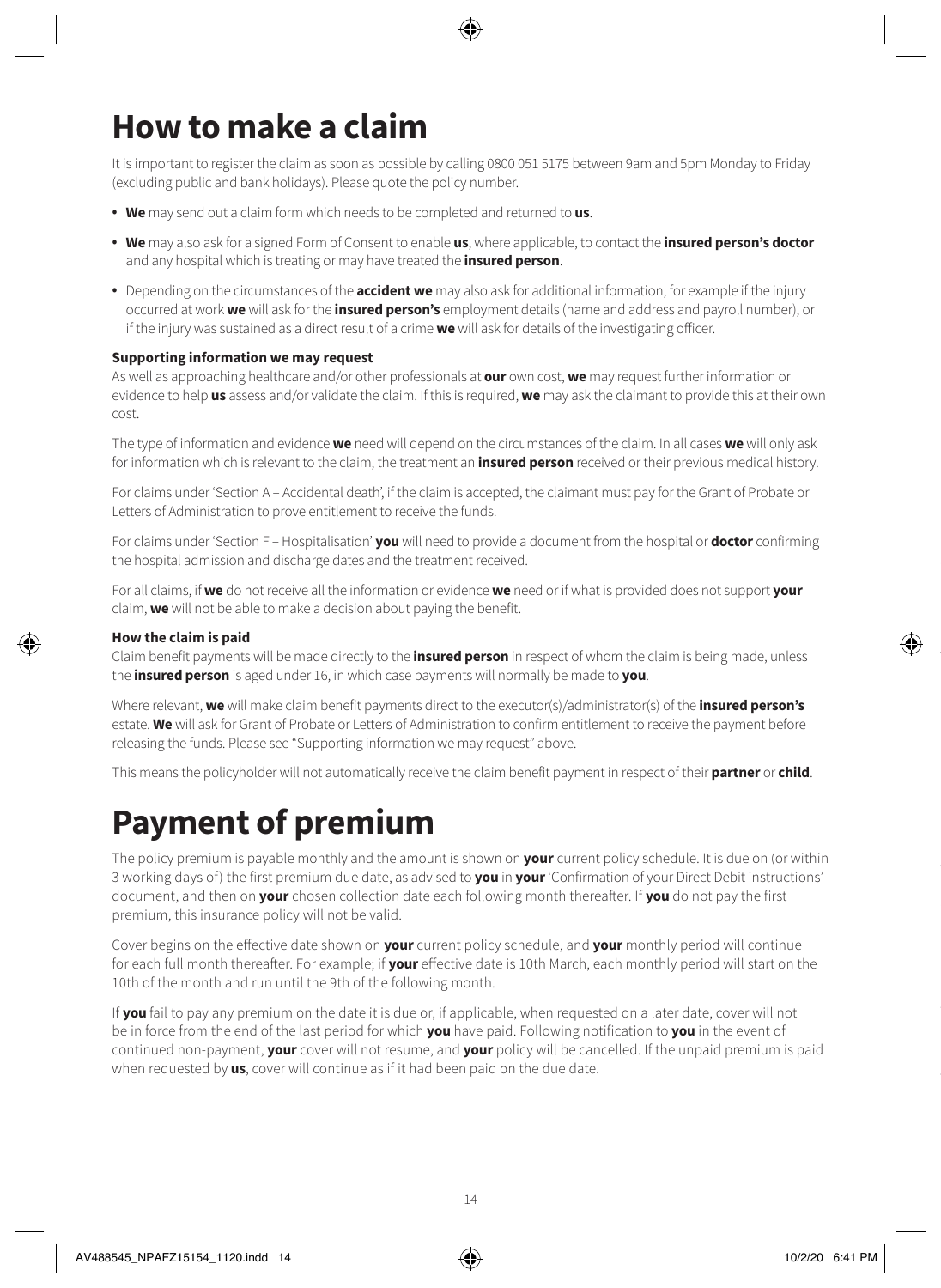# **Changes we can make to premium, cover and/or terms and conditions**

- 1. **We** can, after taking a fair and reasonable view, make changes to **your** premium, policy cover and/or terms and conditions of insurance to reflect changes in:
	- **our** expectation of the future cost of providing cover;
	- **our** expectation of the future costs of administering **your** insurance.

These changes will be notified to **you** in writing at least 45 days before they become effective. Premiums and/or policy cover may go up or down but **we** will not recoup past losses. If any change is made **we** will not make another for at least 12 months.

2. Additionally, **we** can, at any time and after taking a fair and reasonable view, make changes to:

- **your** premium, cover and/or terms and conditions of insurance to reflect changes (affecting **us** or **your** insurance) in the law or regulation or the interpretation of law or regulation, or changes in taxation;
- **your** cover and/or terms and conditions of insurance to reflect decisions or recommendations of an Ombudsman, regulator or similar person, or any code of practice, with which **we** intend to comply;
- **your** cover and/or terms and conditions of insurance in order to rectify any mistakes that may be discovered or to make **your** insurance clearer and fairer to **you**.

These changes (together with the reasons for such changes) will be notified to **you** in writing at least 45 days in advance and there is no minimum period between changes.

Please note that **you** have the right to cancel **your** insurance at any time by contacting **us**. The 'How to get in touch' section at the beginning of this policy booklet tells **you** how.

# **When this insurance will end**

The cover provided by this insurance will end immediately in relation to all **insured persons** if any of the following happen:

- **you** reach 85 years of age;
- **your** main private residence is no longer in the **UK**; or
- **you** die.

If **your** insurance ends for any of the reasons above **you** will be entitled to a refund of the premium paid less a proportionate deduction for the time for which **you** have been covered. If any premium is due up to the date of cancellation, **we** will collect this on the date outlined in **your** cancellation letter.

#### **Your right to cancel**

Following the expiry of **your** 14 day statutory cooling-off period, **you** continue to have the right to cancel **your** policy at any time. If **you** wish to cancel please call **us** on 0800 158 3993 or write to Aviva, PO Box 3553, Norwich, NR1 3DA. **You** will receive a refund for any advance premium paid less a proportionate deduction for the time **we** have provided cover. If any insurance premium is due up to the date of cancellation **we** will collect this on the date outlined in **your** cancellation letter.

#### **Our right to cancel**

**We** (or any agent **we** appoint and who acts with **our** specific authority) may cancel this policy where there is a valid reason for doing so, by sending written notice to **your** last known postal and/or e-mail address setting out the reason for cancellation.

Valid reasons include but are not limited to where:

• **our** investigations provide evidence of fraud or **you** have failed to give **us** complete and accurate information. In which case, **we** may cancel the policy immediately and backdate the cancellation to the date of the fraud or when **you** provided **us** with incomplete information.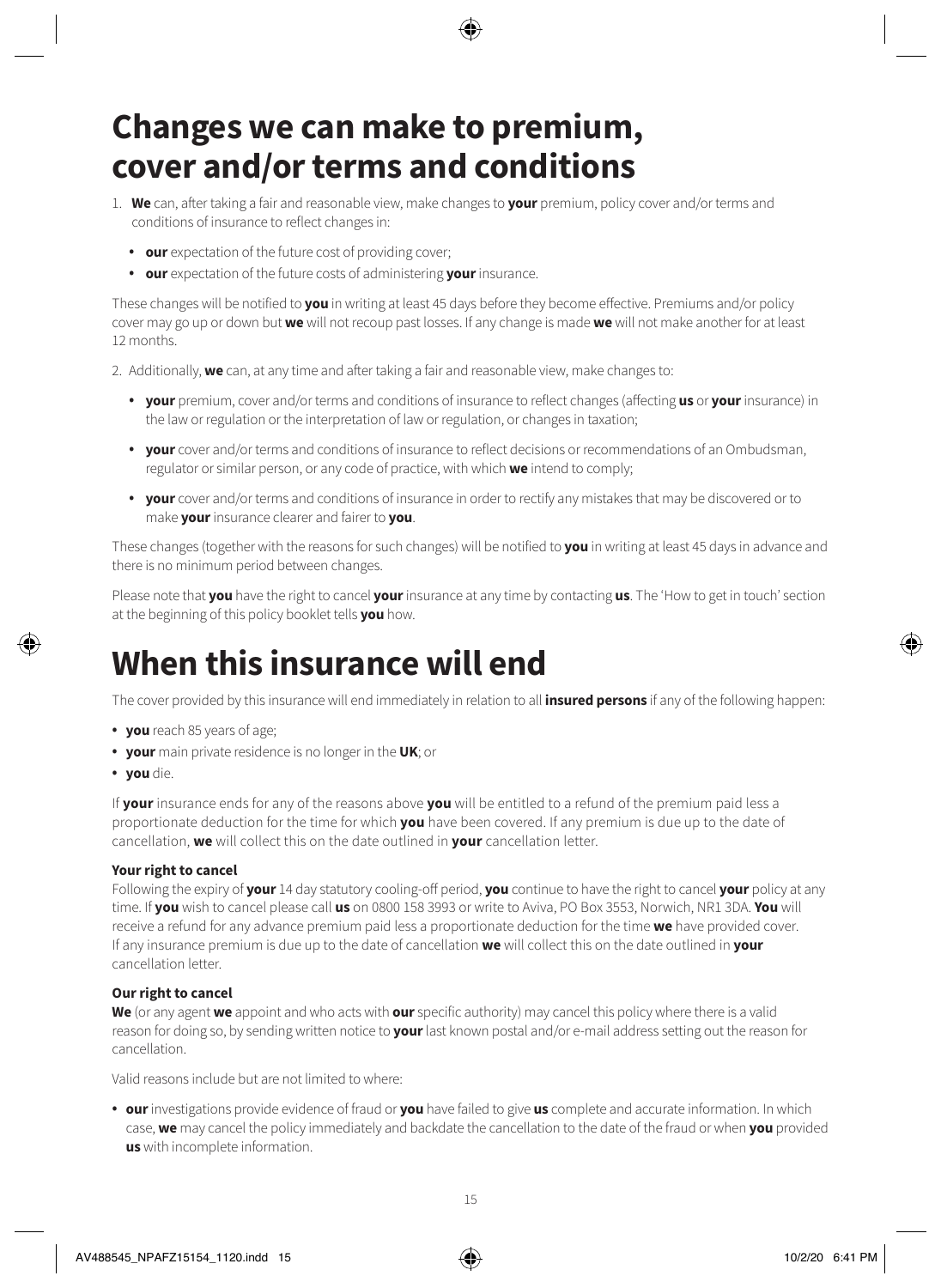- **we** have been unable to collect **your** premium, and following notification to **you**, there is continued non-payment. Please see the 'Payment of premium' section for more detail.
- **we** offer **you** an equivalent alternative product (which does not disadvantage **you**). In this event **we** will give **you** at least 45 days' notice of cancellation; or
- **we** no longer provide this product and are not offering an equivalent alternative product. In this event **we** will give **you** at least 90 days' notice.

If **we** cancel the insurance **you** will be entitled to a refund of the premium paid in respect of the cancelled cover, less a proportionate deduction for the time **we** have provided such cover, unless the reason for cancellation is fraud. If any premium is due up to the date of cancellation, **we** will collect this on the date outlined in **your** cancellation letter.

# **Complaints procedure**

#### **Our Promise of Service**

**Our** goal is to give excellent service to all **our** customers but **we** recognise that things do go wrong occasionally. **We** take all complaints **we** receive seriously and aim to resolve all **our** customers' problems promptly. To ensure that **we** provide the kind of service **you** expect **we** welcome **your** feedback. **We** will record and analyse **your** comments to make sure **we** continually improve the service **we** offer.

#### **What will happen if you complain**

- **We** will acknowledge **your** complaint promptly.
- **We** aim to resolve all complaints as quickly as possible.

Most of **our** customers' concerns can be resolved quickly but occasionally more detailed enquiries are needed. If this is likely, **we** will contact **you** with an update within 10 working days of receipt and give **you** an expected date of response.

#### **What to do if you are unhappy**

If **you** are unhappy with any aspect of the handling of **your** insurance **we** would encourage **you**, in the first instance, to seek resolution by contacting **us** as follows:

• write to Aviva, PO Box 3553, Norwich, NR1 3DA or telephone 0800 158 3993, and ask **your** contact to review the problem.

**Our** opening hours are between 9am and 5pm, Monday to Friday (excluding public and bank holidays).

If **you** are unhappy with the outcome of **your** complaint **you** may refer the matter to the Financial Ombudsman Service at:

The Financial Ombudsman Service Exchange Tower London E14 9SR

#### **Telephone:**

0800 023 4567 (calls from UK landlines and mobiles are free) or 0300 123 9123

Or simply log on to their website at **www.financial-ombudsman.org.uk**.

Whilst **we** are bound by the decision of the Financial Ombudsman Service, **you** are not. Following the complaints procedure does not affect **your** right to take legal action

For products **you** bought online from **us**, **you** can also use the European Commission's Online Dispute Resolution (http://ec.europa.eu/odr) service to make a complaint. The purpose of this platform is to identify a suitable Alternative Dispute Resolution (ADR) provider and **we** expect that this will be the Financial Ombudsman Service. Please be aware that the Financial Ombudsman Service will only be able to consider **your** complaint after **we** have had the opportunity to consider and resolve it.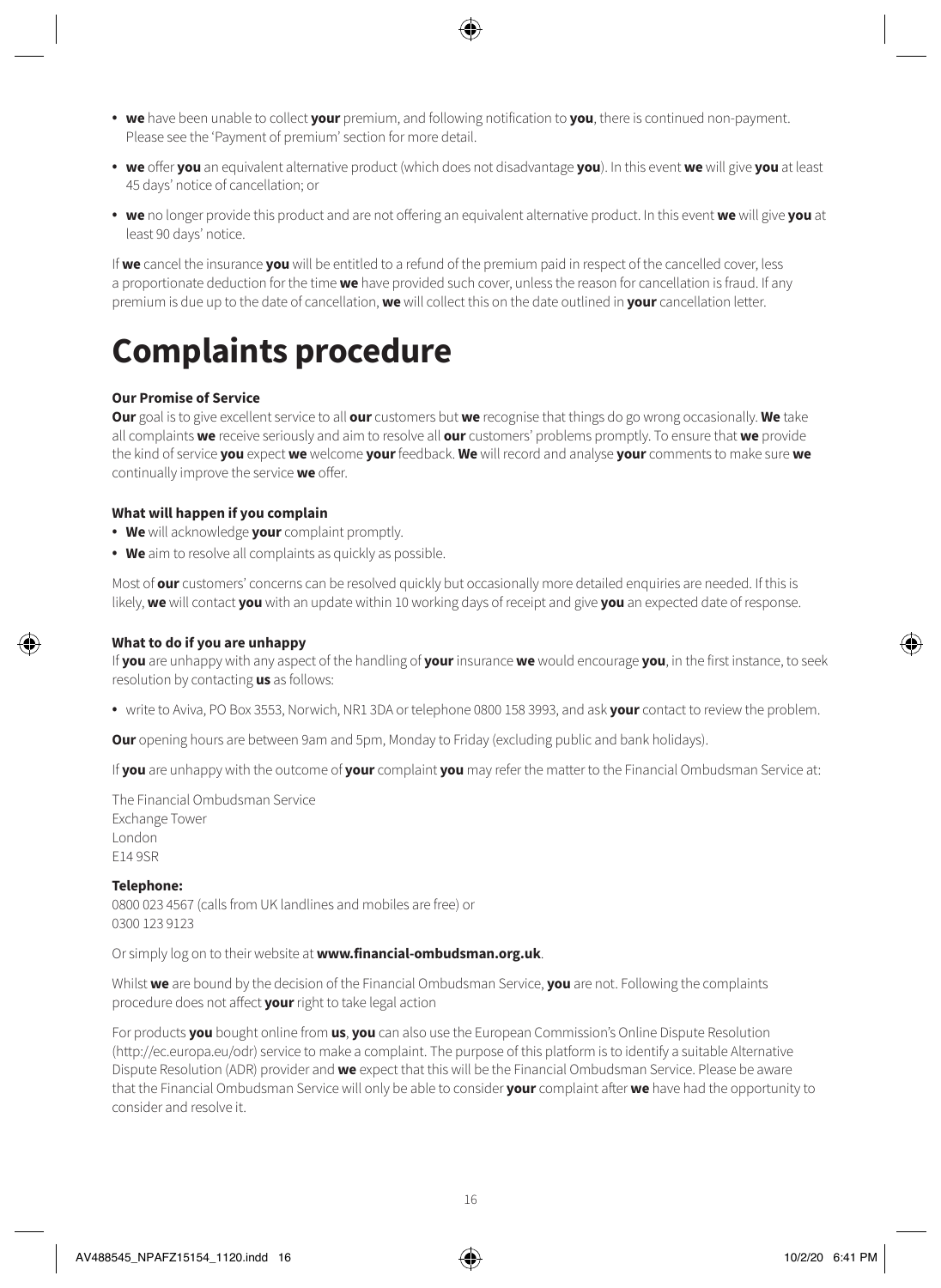# **General information**

This insurance is underwritten by Aviva Insurance Limited.

#### **Our regulatory status**

**We** are authorised by the Prudential Regulation Authority and regulated by the Financial Conduct Authority and the Prudential Regulation Authority. **We** are registered as Aviva Insurance Limited, Pitheavlis, Perth, PH2 0NH and **our** firm's reference number is 202153.

**You** may check this information and obtain further information about how the Financial Conduct Authority protects **you** by visiting their website www.fca.org.uk.

#### **Use of language**

Unless otherwise agreed, the contractual terms and conditions and other information relating to this contract will be in English.

#### **Choice of law**

The law of England and Wales will apply to this contract unless:

- 1. **you** and **we** agree otherwise; or
- 2. at the effective date of the contract **you** are a resident of Scotland or Northern Ireland, in which case (in the absence of agreement to the contrary) the law of that country will apply.

### **Data Protection – Privacy Notice**

#### **Personal Information**

**We** collect and use personal information about **you** so that **we** can provide **you** with a policy that suits **your** insurance needs. This notice explains the most important aspects of how **we** use **your** information but **you** can get more information about the terms **we** use and view **our** full privacy policy at www.aviva.co.uk/privacypolicy or request a copy by writing to **us** at Aviva, Freepost, Mailing Exclusion Team, Unit 5, Wanlip Road Ind Est, Syston, Leicester LE7 1PD.

The data controller responsible for this personal information is Aviva Insurance Limited as the insurer of the product. Additional controllers include Aviva UK Digital Limited, who are responsible for the sale and distribution of the product, and any applicable insurers, reinsurers or brokers **we** use.

#### **Personal information we collect and how we use it**

**We** will use personal information collected from **you** and obtained from other sources:

- to provide **you** with insurance: **we** need this to decide if we can offer insurance to **you** and if so on what terms and also to administer **your** policy and handle any claims,
- to support legitimate interests that **we** have as a business. **We** need this to:
	- manage arrangements **we** have with **our** insurers, reinsurers and brokers **we** use, and for the detection and prevention of fraud,
	- help **us** better understand **our** customers and improve **our** customer engagement. This includes profiling and customer analytics which allows **us** to make certain predictions and assumptions about **your** interests, make correlations about **our** customers to improve **our** products and to suggest other products which may be relevant or of interest to customers, which includes marketing products and services to **you**,
- to meet any applicable legal or regulatory obligations: **we** need this to meet compliance requirements with **our** regulators (e.g. Financial Conduct Authority), to comply with law enforcement and to manage legal claims, and
- to carry out other activities that are in the public interest: for example **we** may need to use personal information to carry out anti-money laundering checks.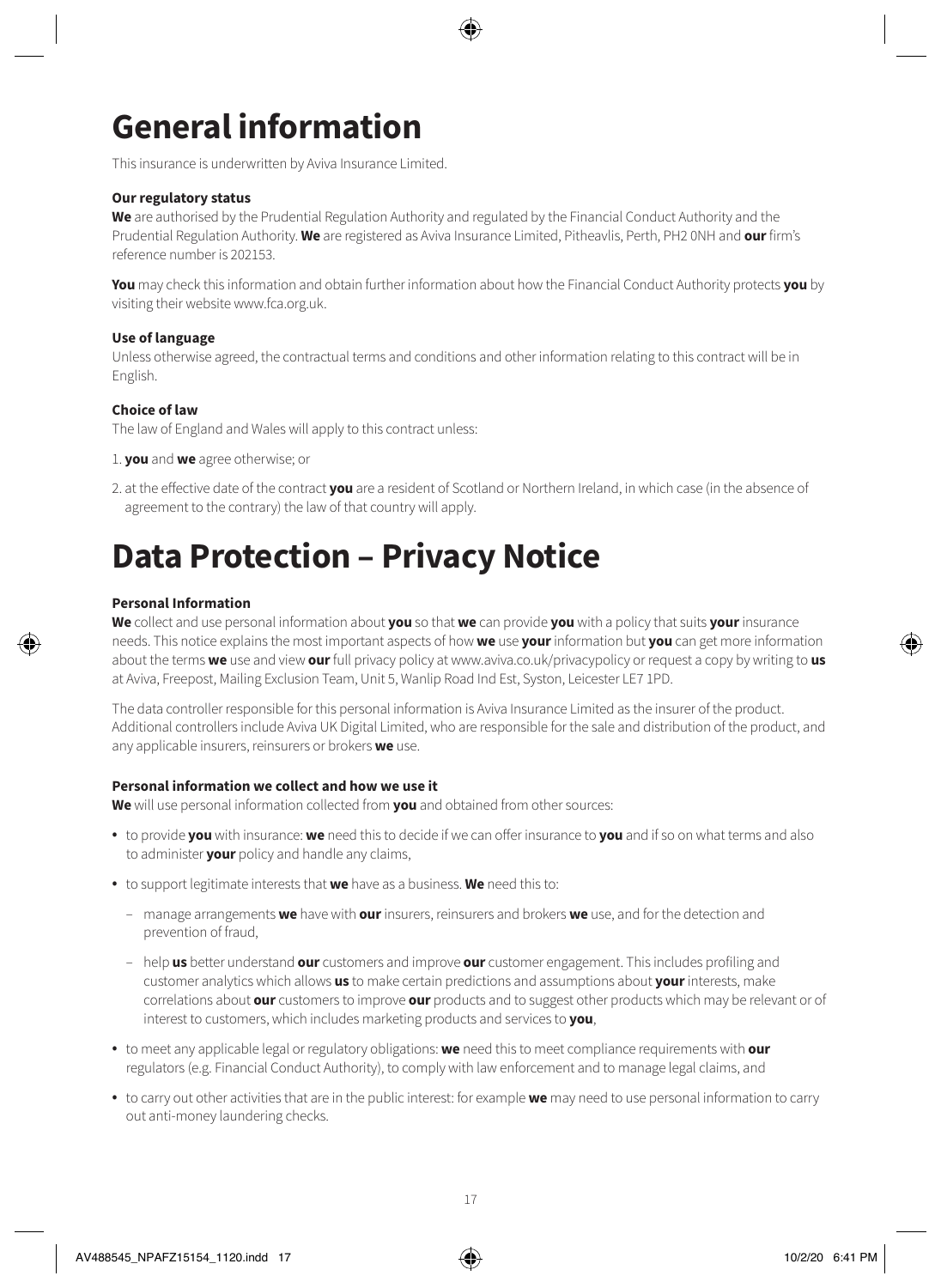**We** may also use personal information about other people, for example family members **you** wish to insure on a policy. **If you are providing information about another person we expect you to ensure that they know you are doing so. You might find it helpful to show them this privacy notice.**

The personal information **we** collect and use will include name, address, date of birth and financial information. If a claim is made **we** will also collect personal information about the claim from **you** and any relevant third parties. **We** may also need to ask for details relating to the health or any unspent offences or criminal convictions of **you** or somebody else covered under **your** policy. **We** recognise that information about health and offences or criminal convictions is particularly sensitive information. **We'll** ensure that **we** only use that information where **we** need to for **our** insurance purposes (including assessing the terms of **your** insurance contract, dealing with changes to **your** policy and/or dealing with claims).

There may be times when **we** need consent to use personal information for a specific reason. If this happens **we** will make this clear to **you** at the time. If **you** give **us** consent to using personal information, **you** are free to withdraw this at any time by contacting **us** – refer to the "Contacting us" details below. Please note that if consent to use this information is withdrawn **we** will not be able to continue to process the information **you** gave **us** for this/these purpose(s). This would not affect **our** use of the information where consent is not required.

Of course, **you** don't have to provide **us** with any personal information, but if **you** don't provide the information **we** need **we** may not be able to proceed with **your** application or any claim **you** make.

Some of the information **we** use as part of this application may be provided to **us** by a third party. This may include information already held about **you** within the Aviva group, including details from previous quotes and claims, information **we** obtain from publicly available records, **our** trusted third parties and from industry databases, including fraud prevention agencies and databases.

#### **Credit Reference Agency Searches**

To ensure **we** have the necessary facts to assess **your** insurance risk, verify **your** identity, help prevent fraud and provide **you** with **our** best premium and payment options, **we** may need to obtain information relating to **you** when **you** take out **your** policy and in certain circumstances where policy amendments are requested. **We** or **our** agents may undertake checks against publicly available information (such as electoral roll, county court judgments, bankruptcy orders or repossession(s)). Similar checks may be made when assessing claims. The identity of **our** Credit Reference Agency and the ways in which they use and share personal information, are explained in more detail at www.transunion.co.uk/crain.

#### **Automated decision making**

**We** carry out automated decision making to decide whether **we** can provide insurance to **you** and on what terms. In particular, **we** use an automated underwriting engine to process the personal information **you** provide as part of this application process. This will include **your** age and the level of cover **you** choose. **We** do this to calculate the insurance risk and how much the cover will cost **you**. Without this information **we** are unable to provide a price that is relevant to **your** individual circumstances and needs. **We** regularly check the way **our** underwriting engine works to ensure **we** are being fair to **our** customers. After the automatic decision has been made, **you** have the right to speak to someone from Aviva who may review the decision and provide a more detailed explanation. If **you** wish to invoke this right please contact **us** at dataprt@aviva.com or call **us** on 0800 051 8998.

#### **On-line information**

When **you** visit one of **our** websites, **we** may record information about **your** computer or mobile device, including hardware and software used, general location, when and how **you** interact with our websites. This information is used to note **your** interest in **our** websites, improve customer journeys, determine pricing and/or offer **you** available discounts.

#### **How we share your personal information with others**

**We** may share **your** personal information:

- with the Aviva group, **our** agents and third parties who provide services to **us**, and other insurers (either directly or via those acting for the insurer such as loss adjusters or investigators) to help **us** administer **our** products and services,
- with regulatory bodies and law enforcement bodies, including the police, e.g. if **we** are required to do so to comply with a relevant legal or regulatory obligation,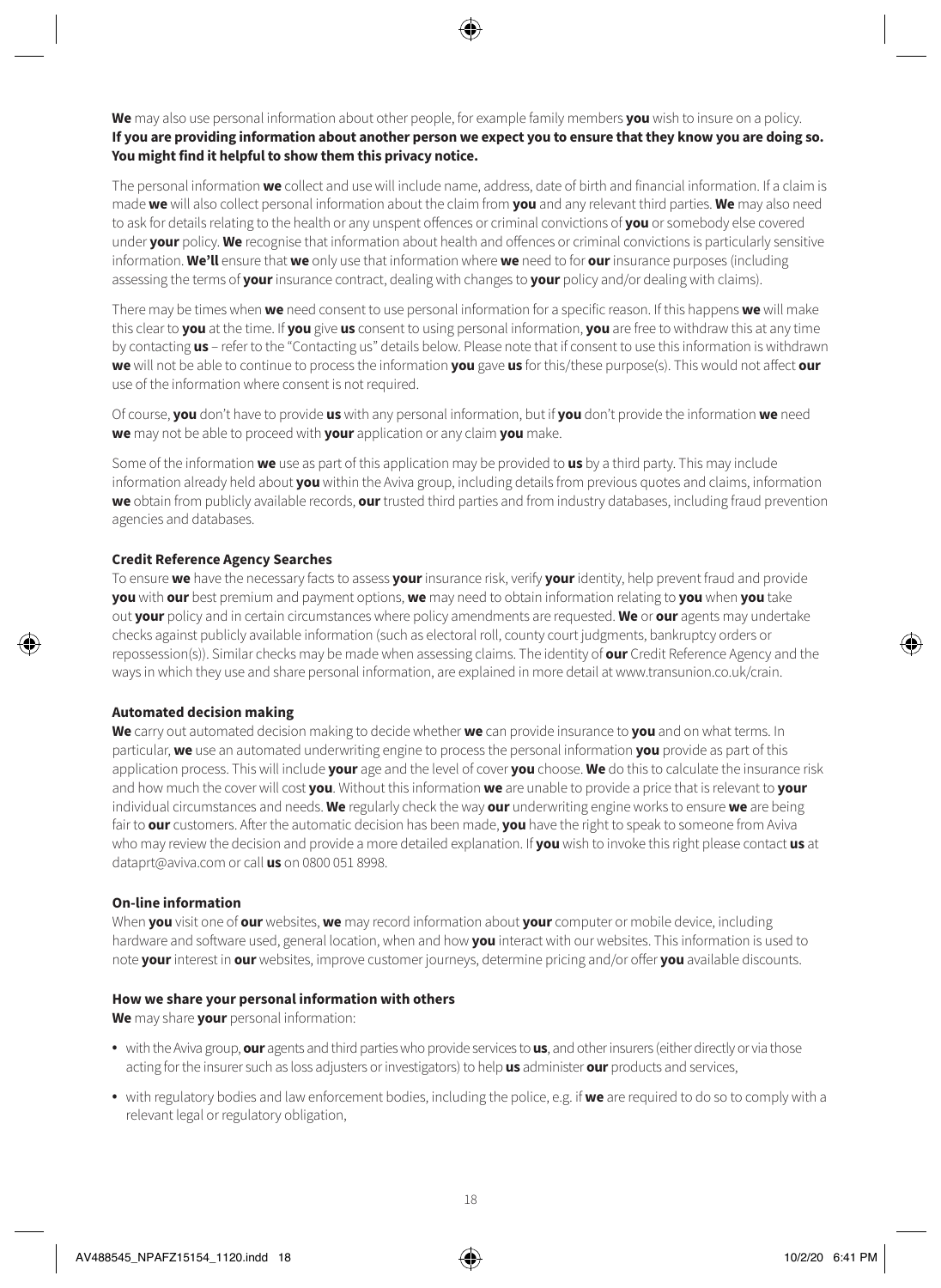- with other organisations including insurers, public bodies and the police (either directly or using shared databases) for fraud prevention and detection purposes,
- with reinsurers who provide reinsurance services to Aviva and for each other in respect of risks underwritten by Aviva, with insurers who cover Aviva under its group insurance policies and with **our** brokers who arrange and manage such reinsurance and insurance arrangements. They will use **your** data to decide whether to provide reinsurance and insurance cover, arrange and manage such cover, assess and deal with reinsurance and insurance claims under such cover and to meet legal obligations. They will keep **your** data for the period necessary for these purposes and may need to disclose it to other companies within their group, their agents and third party service providers, law enforcement and regulatory bodies.

Some of the organisations **we** share information with may be located outside of the European Economic Area ("EEA"). **We'll** always take steps to ensure that any transfer of information outside of Europe is carefully managed to protect **your** privacy rights. For more information on this please see **our** Privacy Policy or contact **us**.

#### **Marketing**

**We** also use personal information **we** hold about **you** across the Aviva Group to help **us** identify and tailor products and services that may be of interest to **you**. **We** will only communicate with **you** in accordance with any marketing preferences you have provided to **us**. **We** will continue to do this after **your** policy has ended.

If **you** wish to amend **your** marketing preferences, change how **you** would like **us** to communicate with **you** or tell **us** to stop marketing to **you**, **you** can do so in the following ways:

- Update in MyAviva
- Contact **us** by:
	- phone: 01603 622200 or +44 1603 604999 (from abroad)
	- email: helpdesk@aviva.co.uk
	- Post: Aviva, Freepost, Mailing Exclusion Team, Unit 5, Wanlip Road Ind Est, Syston, Leicester, LE7 1PD

#### **How long we keep your personal information for**

**We** maintain a retention policy to ensure **we** only keep personal information for as long as **we** reasonably need it for the purposes explained in this notice. **We** need to keep information for the period necessary to administer **your** insurance and deal with claims and queries on **your** policy. **We** may also need to keep information after **our** relationship with **you** has ended, for example to ensure **we** have an accurate record in the event of any complaints or challenges, carry out relevant fraud checks, or where **we** are required to do so for legal, regulatory or tax purposes. **We** will also use this information for marketing purposes.

#### **Your rights**

**You** have various rights in relation to **your** personal information, including the right to request access to **your** personal information, correct any mistakes on **our** records, erase or restrict records where they are no longer required, object to use of personal information based on legitimate business interests including profiling and marketing, ask not to be subject to automated decision making if the decision produces legal or other significant effects on **you**, and data portability. For more details in relation to **your** rights, including how to exercise them, please see **our** full privacy policy or contact **us** – refer to the "Contacting us" details below.

#### **Contacting us**

If **you** have any questions about how **we** use personal information, or if **you** want to exercise **your** rights stated above, please contact **our** Data Protection team by either emailing them at dataprt@aviva.com or writing to the Data Protection Officer, Level 5, Pitheavlis, Perth PH2 0NH.

If **you** have a complaint or concern about how **we** use **your** personal information, please contact **us** in the first instance and **we** will attempt to resolve the issue as soon as possible. **You** also have the right to lodge a complaint with the Information Commissioners Office at any time.